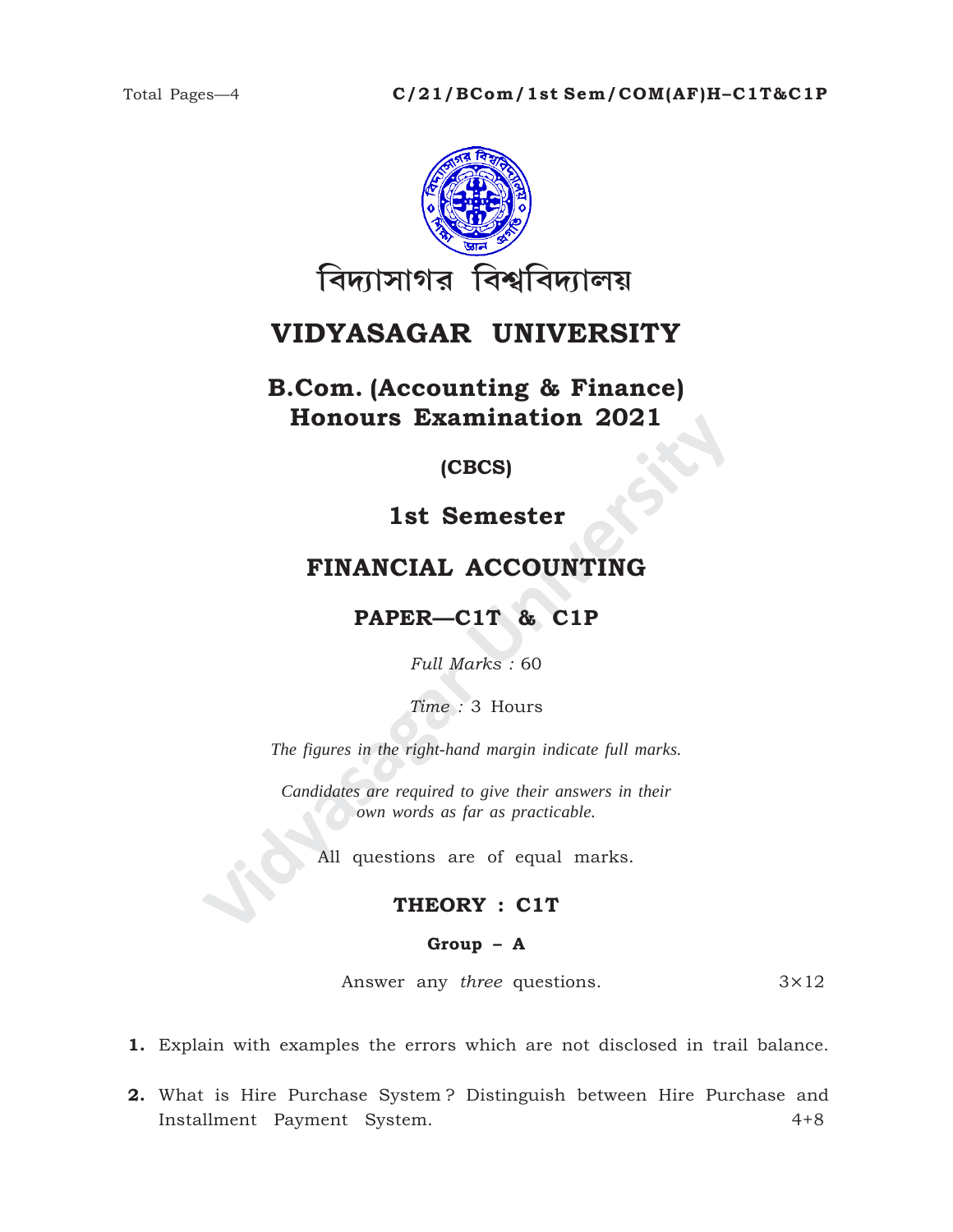- **3.** (a) State the necessity of charging depreciation.
	- (b) What do you mean by money measurement concept and going concern concept ? 6+6

**4.** Write short notes on : 3×4

- (a) Branch stock and Branch adjustment A/c.
- (b) Deferred revenue expenditure.
- (c) International Financial Reporting Standards (IFRS).
- **5.** (a) Who are the users of financial accounting information ?
	- (b) State the utility of inventory valuation.
	- (c) How do you convert cash basis of accounting into accrual basis of accounting ? 4+4+4

|                         | (c) International Financial Reporting Standards (IFRS). |                 |                                                                                                                                                        |             |
|-------------------------|---------------------------------------------------------|-----------------|--------------------------------------------------------------------------------------------------------------------------------------------------------|-------------|
|                         |                                                         |                 | <b>5.</b> (a) Who are the users of financial accounting information?                                                                                   |             |
|                         | (b) State the utility of inventory valuation.           |                 |                                                                                                                                                        |             |
|                         | accounting?                                             |                 | (c) How do you convert cash basis of accounting into accrual basis of                                                                                  | $4 + 4 + 4$ |
|                         | of the following Balance Sheet:                         |                 | 6. A, B and C are in partnership sharing profits and losses in the ratio of<br>3 : 2 : 1. They decided to dissolve the form on 31.12.2020 on the basis |             |
|                         | Liabilities                                             | Rs.             | Assets                                                                                                                                                 | Rs.         |
| Capital $A/\text{cs}$ : |                                                         |                 | Goodwill                                                                                                                                               | 20,000      |
|                         | $A - 60,000$                                            |                 | Land & Building                                                                                                                                        | 60,000      |
|                         | $B - 60,000$                                            |                 | Plant & Machinery                                                                                                                                      | 80,000      |
|                         | $C - 40,000$                                            | 1,60,000        | Sundry Debtors                                                                                                                                         | 46,800      |
|                         | Reserve Fund                                            | 36,000          | Stock                                                                                                                                                  | 21,200      |
|                         | Bills Payable                                           | 14,000          | Cash at Bank                                                                                                                                           | 12,000      |
|                         | Creditors                                               | 30,000          |                                                                                                                                                        |             |
|                         |                                                         | <u>2,40,000</u> |                                                                                                                                                        | 2,40,000    |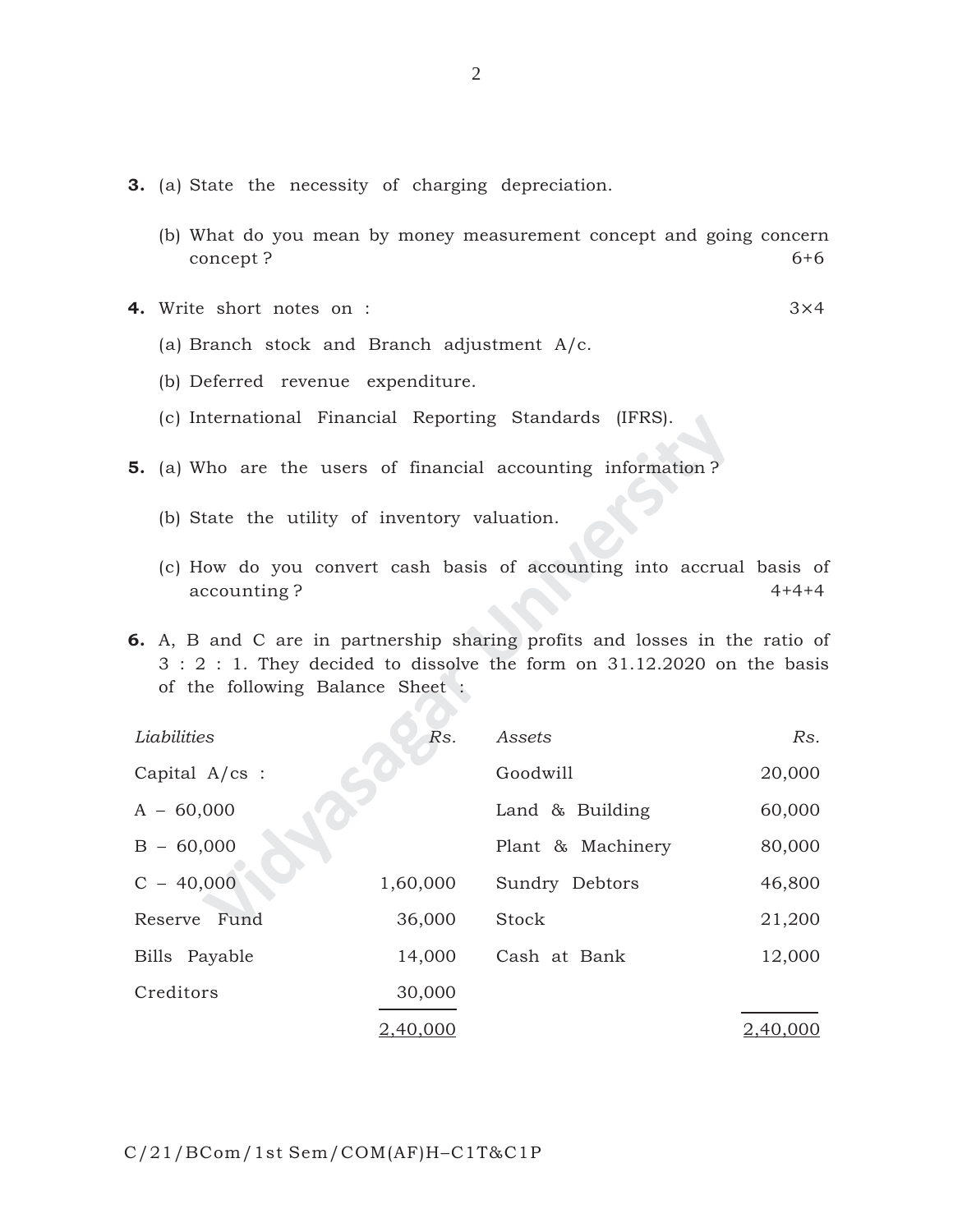Assets were realised as follows :

Goodwill Rs. 10,000; Land and Building Rs. 90,000; Plant and Machinery Rs. 72,000; Sundry Debtors Rs. 46,000; Stock Rs. 22,000; Sundry Creditors allowed 10% discount and Realisation expenses amounted to Rs. 600.

Prepare Realisation A/c, Bank A/c and Capital A/c to close the books of the form. 12

### **Group – B**

Answer any *two* questions. 2×2

- **7.** Why is income measured ?
- **8.** What is independent branch ?
- **9.** How do you balance an unbalance trial balance ?
- **10.** What is balance sheet ?

### **PRACTICAL : C1P**

#### **Group – A**

Answer any *one* question. 1×5

**1.** Explain F11 accounting features in Tally.

- Answer any *two* questions.<br>
is income measured?<br>
is independent branch?<br>
do you balance an unbalance trial balance?<br> **PRACTICAL : C1P<br>
Group A**<br>
Answer any *one* question.<br>
ain F11 accounting features in Tally.<br>
the ste **2.** Write the steps to create a single group and multiple group in Tally.
- **3.** Write the steps in creation of a company in Tally software.